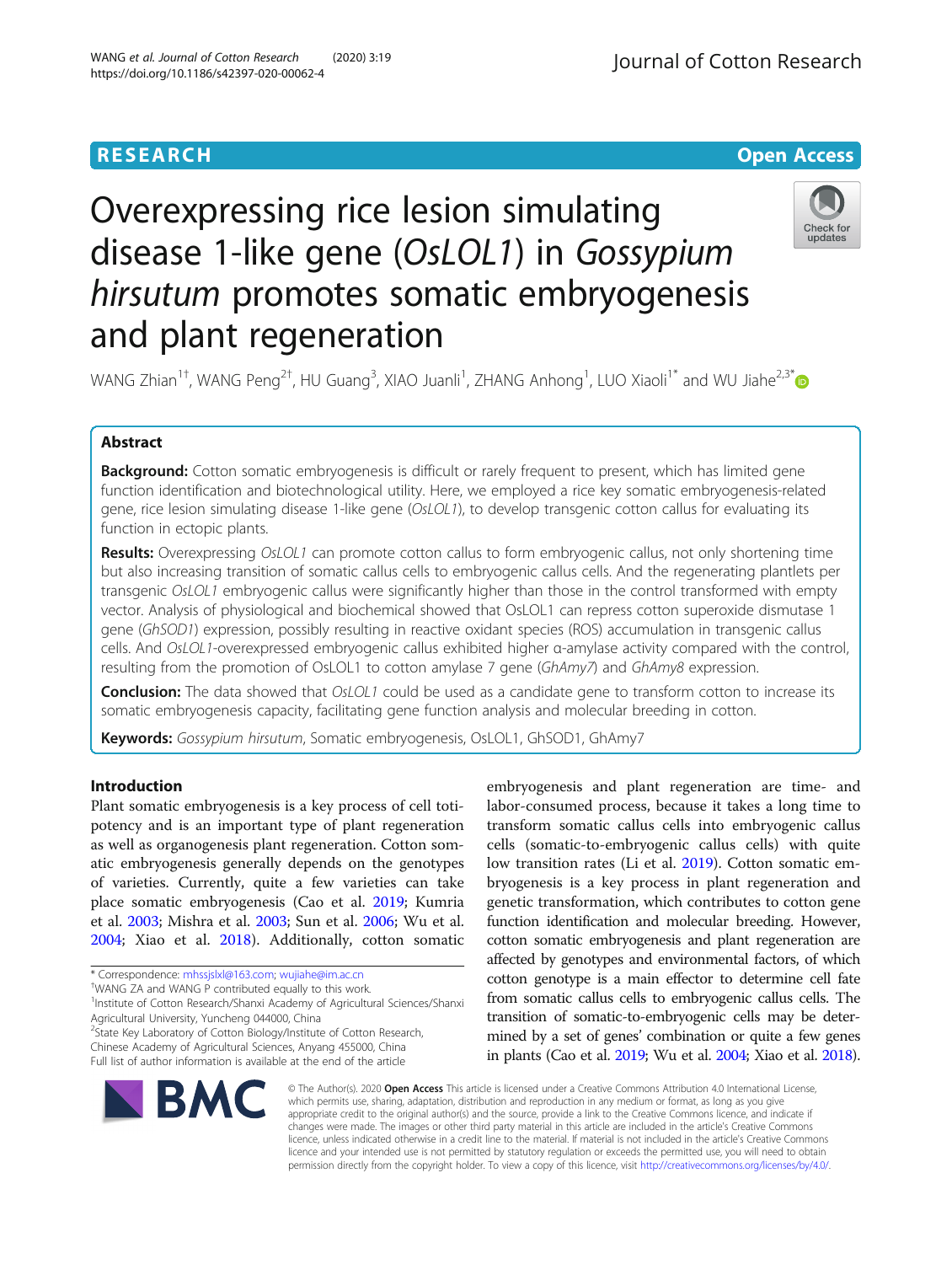Currently, the increasing researches showed that some key genes regulate plant somatic embryogenesis and plant regeneration (Borderies et al. [2004;](#page-6-0) Geshi et al. [2013](#page-6-0); Ledwoń and Gaj [2011;](#page-6-0) Long et al. [2018](#page-6-0); Nowak et al. [2015](#page-6-0); Pérez-Pérez et al. [2019](#page-6-0); Poon et al. [2012](#page-6-0); Solís et al. [2016;](#page-6-0) Stone et al. [2008](#page-6-0); Uddenberg et al. [2016;](#page-6-0) Wang et al. [2005;](#page-6-0) Zheng et al. [2013\)](#page-6-0). For example, AGAMOUS-Like15 promotes somatic embryogenesis in Arabidopsis and soybean (Zheng et al. [2013\)](#page-6-0). LEAFY COTYLEDON1, FUSCA3 regulate somatic embryogenesis induction in Arabidopsis under auxin treatment (Ledwoń and Gaj [2011\)](#page-6-0). PaHAP3A overexpression can promote ectopic embryo differentiation from maturing somatic embryos of Norway spruce (Uddenberg et al. [2016](#page-6-0)). Arabidopsis ERF022 induces somatic embryogenesis associated with the ethylene-related pathway (Nowak et al. [2015\)](#page-6-0). Arabinogalactan proteins (AGPs) stimulate somatic embryo development in maize (Borderies et al. [2004\)](#page-6-0), Arabidopsis (Geshi et al. [2013](#page-6-0)), cotton (Poon et al. [2012\)](#page-6-0), and Quercus suber (Pérez-Pérez et al. [2019](#page-6-0)). Rice lesion simulating disease (OsLSD1) protein, also named as OsLSD1-like, promotes somatic embryogenesis and plant regeneration (Wang et al. [2005](#page-6-0)). Recent report showed that miR156-SPL modules regulate induction of somatic embryogenesis in citrus callus (Long et al. [2018\)](#page-6-0). However, the few key genes or proteins have been identified in cotton somatic embryogenesis. Thereby, we investigated whether the somatic embryogenesis-related from other plants can promote transition of cotton somatic-to-embryogenic callus cells.

These key embryogenic genes could regulate the expression of downstream genes to change physiological and biochemical stats of callus cells, facilitating in transition of somatic-to-embryogenic callus cells. These reports indicated that somatic callus cells under abiotic stresses could be easier to transform into embryogenic callus cells (Castander-Olarieta et al. [2019](#page-6-0); Mohanapriya et al. [2019](#page-6-0)). Abiotic stresses usually bring high reactive oxidant species (ROS) accumulation in callus cells, reasoning from expressing repression of antioxidant enzyme genes, such as superoxide dismutase (SOD), catalase (CAT), peroxidase (POD), and so on (Fehér [2015](#page-6-0); Ikeda-Iwai et al. [2003](#page-6-0); Pasternak et al. [2002](#page-6-0)). Recently, starch content in cells was found to determine transition of somatic-to-embryogenic callus cells (Long et al. [2018\)](#page-6-0). The callus cells with high starch levels could develop embryogenic callus cells, but others with low starch levels could not. These researches showed that different physiological and biochemical status in callus cells determined whether these cells could form embryogenic callus cells.

Previous researches showed that OsLOL1 can promote rice somatic embryogenesis and plant regeneration (Wang et al. [2005](#page-6-0)). Further study of OsLOL1 found that it repressed OsSOD1 expression and attenuated SOD activity in rice, leading to ROS accumulation (Wu et al. [2014](#page-6-0)). In Arabidopsis, LSD1, a homolog of LOL1, performs antagonist function with LOL1 in regulating ROS homeostasis in cells (Dietrich et al. [1994](#page-6-0)). Interestingly, OsLOL1 could promote rice amylase 7 gene (OsAmy7) and OsAmy8 expression, accelerating starch degradation for energy supplying. Thereby, we employed OsLOL1 as a candidate gene to transform cotton for increasing its embryogenic callus formation capacity.

In this study, we introduced OsLOL1 gene in Gossypium hirsutum cv. Jihe 713 callus cells. The transformed calli were detected by polymerase chain reaction (PCR) analysis, and expression levels were examined by quantitative real-time PCR (qRT-PCR) analysis. The results showed that overexpressed-OsLOL1 callus cells possessed higher capacity in transition of somatic-to- embryogenic callus cells and plant regeneration compared with the control callus cells transformed with empty vector. Overexpressed-OsLOL1 conferred cotton callus cell increasing embryogenic capacity mainly due to ROS accumulation and acceleration of energy supplying.

# Results

# Overexpressing OsLOL1 increases cotton somatic embryogenesis

Rice LOL1 has been reported to promote somatic embryogenesis and plant regeneration (Wang et al. [2005](#page-6-0); Wu et al. [2014\)](#page-6-0). To increase cotton somatic embryogenesis and plant regeneration, we introduced OsLOL1 gene into the cotton chromosomes through Agrobacteriummediated transformation method. The 35S:OsLOL1 vector was transformed into the cotton hypocotyl fragments as explants. The putative transgenic plantlets with overexpressing OsLOL1 were generated through callus induction, embryogenic callus formation, somatic embryo emergence and plantlet regeneration. And empty vector was transformed into the explants as the control. About 84.0% calli transformed with 35S:OsLOL1 vector were positive by PCR detection with OsLOL1 gene as well as positive amplification of NPT II gene (Fig. [1a](#page-2-0)), and the 88.5% control calli were confirmed positive transformants with  $NPT$  II gene. As shown in Table [1,](#page-2-0) the number of embryogenic callus with OsLOL1 was extremely significantly higher than the control at 90 d after transformation, 0.91 vs 0.39 per explant, indicating that OsLOL1 can promote somatic cell embryogenesis. And embryogenic callus with OsLOL1 can produce much more regenerating plantlets than the control, 11.8 vs 3.6 per embryogenic callus, which showed that OsLOL1 extremely significantly increase plant regeneration rates compared with the control. Moreover, the callus cells with overexpressing *OsLOL1* extremely significantly shortened the time of somatic-to-embryogenesis callus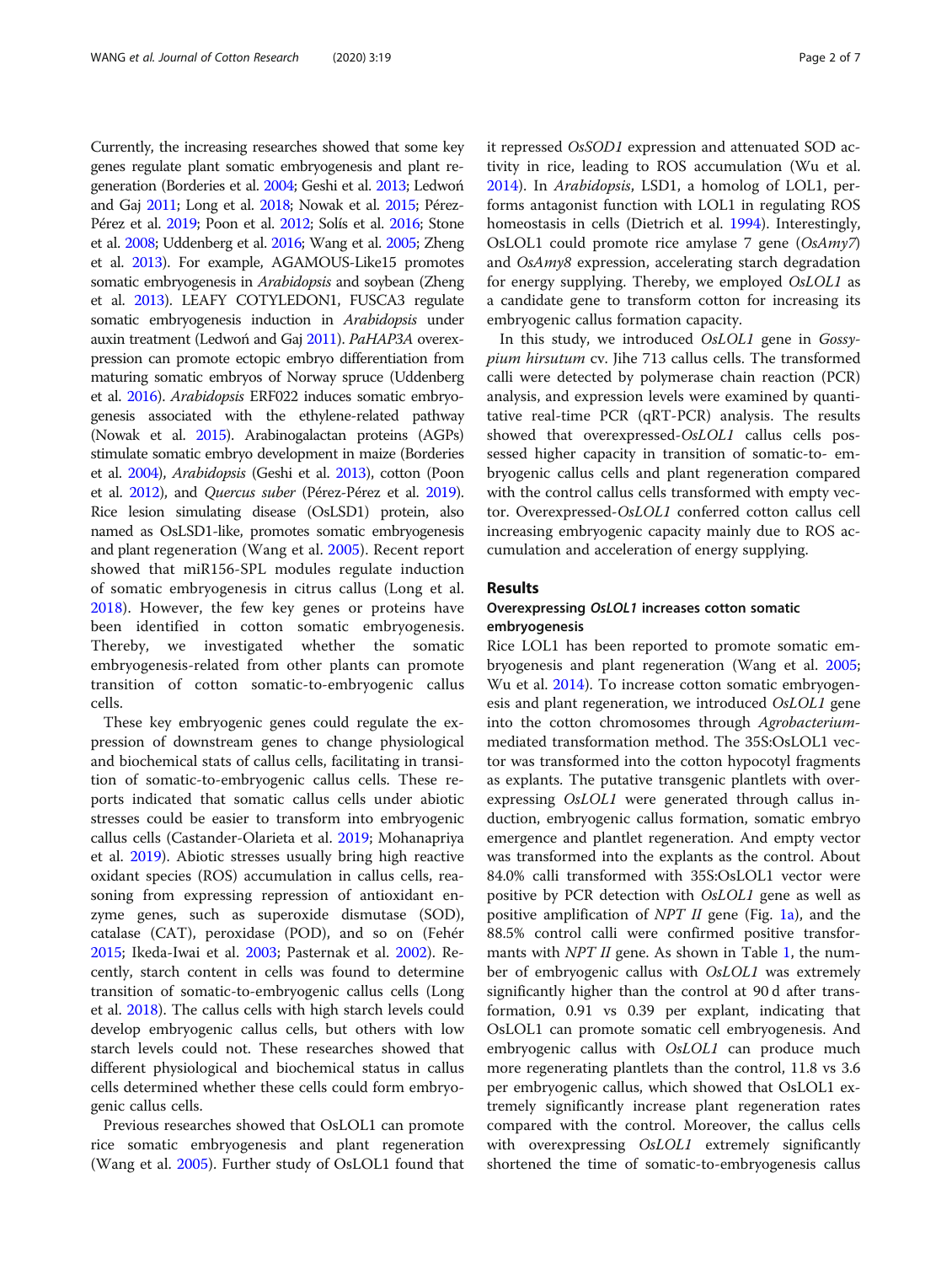<span id="page-2-0"></span>

by about 21 d compared with the control (Fig. 1b). Together, overexpressing OsLOL1 can promote cotton callus embryogenesis and plant regeneration. Additionally, according to qRT-PCR analysis (Fig. 1c and d), at least 10 transformed calli with higher expression level of OsLOL1 or npt II were selected to subject to gene expression analysis and physiological and biochemical assay.

# Overexpressing OsLOL1 repressed GhSOD1 expression

We found lots of transgenic callus cells death around the embryogenic cell granular or somatic embryos although the transgenic OsLOL1 calli can form much more embryogenic calli and somatic embryos, indicating that OsLOL1 promotes cell death (Fig. [2](#page-3-0)a). Previous research showed that knockdown of OsLOL1 promoted OsSOD1 expression and attenuated ROS accumulation (Wu et al. [2014](#page-6-0)). To investigate whether OsLOL1 overexpression repressed cotton SOD1 (JX138573.1)

expression, we conducted qRT-PCR analysis. The result showed that GhSOD1 expression level in the overexpressing OsLOL1 calli was significantly lower compared with the control (Fig. [2b](#page-3-0)). Consistent with GhSOD1 expression level, the SOD enzyme activity of OsLOL1-overexpressed calli was extremely significantly lower than that of the control (Fig. [2c](#page-3-0)). To further measure SOD enzyme activity, we conducted gel nictro-staining assay. The staining intensity of bands loaded with overexpressing OsLOL1 callus protein was obviously weaker compared with the control, consistent with quantified results (Fig. [2](#page-3-0)d). The data showed that overexpressing OsLOL1 repressed GhSOD1 expression and decreased SOD enzyme activity, possibly leading to ROS accumulation in cells. To investigate whether ROS was accumulated in overexpressing OsLOL1 calli, the callus tissues were stained with nitrogen blue tetrazole (NBT). The results showed that the colors of the OE calli were darker than that of the control (Fig. [2](#page-3-0)e), indicating that more ROS in

**Table 1** Cotton callus induction, somatic embryogenesis, and regenerating plantlets

| Samples              | Explants <sup>a</sup> | Induced-calli per explant | Embryogenic calli per explant <sup>p</sup> | Plantlets per embryogenic callus <sup>c</sup> |
|----------------------|-----------------------|---------------------------|--------------------------------------------|-----------------------------------------------|
| Overexpressed-OsLOL1 | $152.3 + 18.2$        | $.76 + 0.15$              | $0.91 + 0.07$ <sup>**</sup>                | $11.8 + 2.2$ <sup>**</sup>                    |
| Empty vector         | $156.6 \pm 16.5$      | $1.64 + 0.12$             | $0.39 + 0.04$                              | $3.6 \pm 1.1$                                 |

a Means ± SD come from 3 experiment repeats. <sup>b</sup> sum of embryogenic calli counted until 90 d after explant transformation. <sup>c</sup> sum of regenerating plantlets for twice subculture of embryogenic callus. \*\* extremely significant differences (P < 0.01) of overexpressed-OsLOL1 compared with empty vector by Student's t-test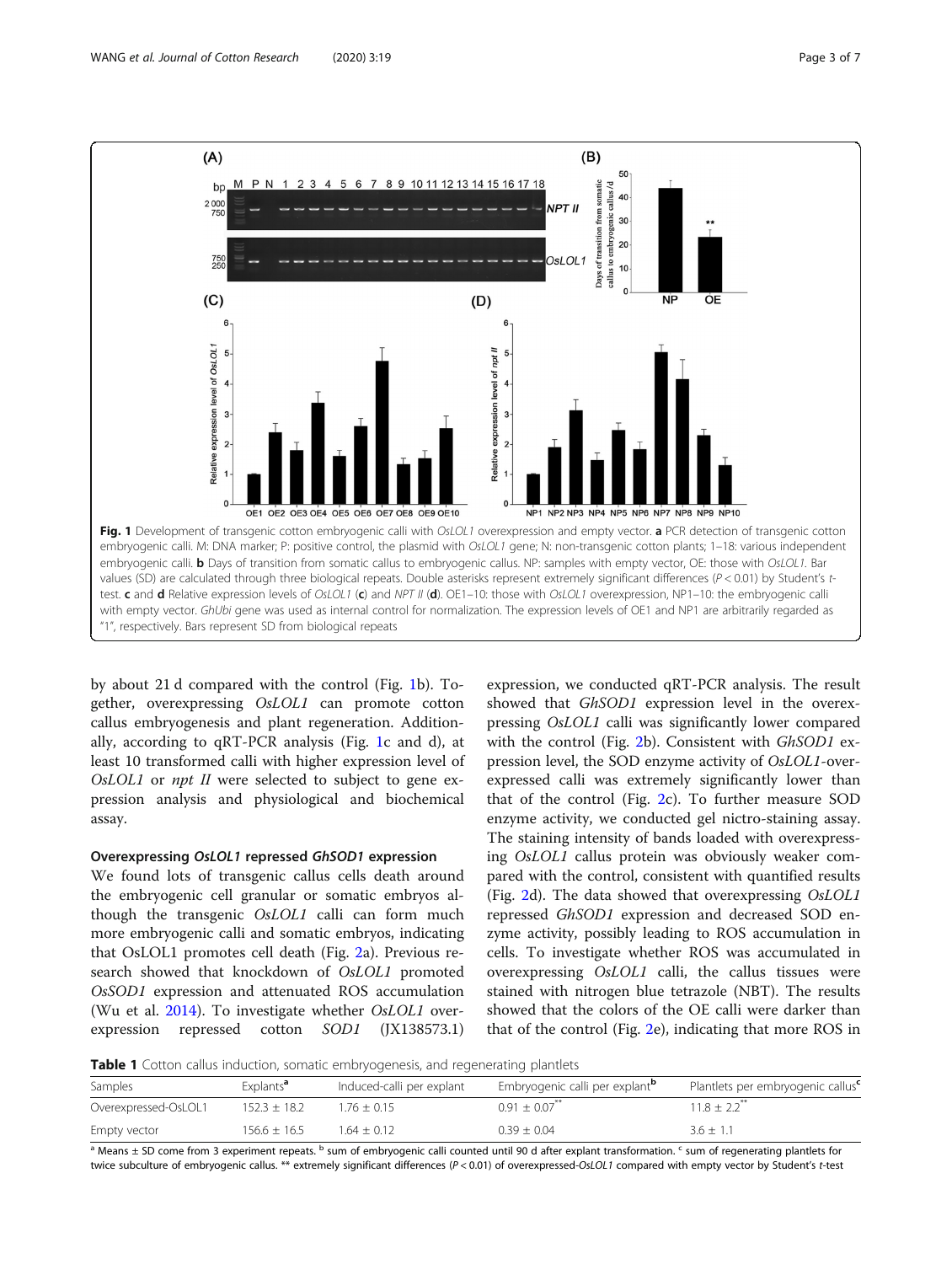

<span id="page-3-0"></span>

OE calli was accumulated compared with the control. The results suggested that ROS accumulation by OsLOL1 overexpression promotes cotton somatic cell embryogenesis, leading to increase of regenerating plantlets.

# Overexpressing OsLOL1 increased GhAMY7 and GhAmy8 expression

Previous report showed that OsLOL1 can promote OsAmy7 and OsAmy8 expression to accelerate starch degradation, contributing to seed germination (Wu et al. [2014\)](#page-6-0). To investigate whether overexpressing OsLOL1 in cotton calli increased cotton Amy7 (Ghir\_A05G020740.1) and Amy8 (Ghir\_D01G011780.1) expression, we conducted qRT-PCR analysis. The results showed that GhAmy7 and GhAmy8 expression levels in transgenic OsLOL1 calli were significantly higher by 5 folds com-pared with the control (Fig. [3a](#page-4-0)). The α-amylase activity in OsLOL1-overexpressed calli was also significantly higher by 2 folds compared with the control (Fig. [3](#page-4-0)b). Interestingly, when we measured the starch content, the starch amount in transgenic OsLOL1 calli slightly reduced, but not significantly, compared with the control, indicating that cotton calli possess a high potential capacity of starch synthesis. These data suggested that OsLOL1 can promote GhAmy7 and GhAmy8 expression and increase  $\alpha$ -amylase activity, contributing to somatic embryogenesis and plantlet growth.

# **Discussion**

Plant somatic embryogenesis is controlled by single gene or a set of genes (Yang and Zhang [2010](#page-6-0)). The expression levels of these genes could determine somatic callus cell fate of whether they develop embryogenic callus cells (Yang and Zhang [2010](#page-6-0); Rupps et al. [2016](#page-6-0)). However, cotton somatic embryogenesis highly depends on quite a few genotypes of varieties and is a low rate of transition of somatic-to-embryogenic callus cells (Ge et al. [2015\)](#page-6-0). Here, we introduced a rice somatic embryogenesis-related gene, OsLOL1, into the cotton genome. The results showed that overexpressing OsLOL1 can increase cotton somatic embryogenesis capacity and promote plant regeneration.

The OsLOL1-overexpressed embryogenic callus cells had significantly reduced SOD1 activity associated with ROS accumulation compared with the control, possibly leading to increase of somatic embryogenic capacity. The result suggested that high ROS level facilitates somatic embryogenesis in cotton callus cells. This result is similar to ROS accumulation of callus treated by environmental stresses to promote somatic embryogenesis and plant regeneration (Rai and Shekhawat [2011;](#page-6-0) Rodríguez-Serrano et al. [2012](#page-6-0)). All in all, high ROS level in callus promotes transition of somatic-to-embryogenic callus cells and plant regeneration.

In this study, OsLOL1 overexpression promoted cotton *Amy7* and *Amy8* expression, leading to alpha-amylase activity increase in embryogenic callus cells. High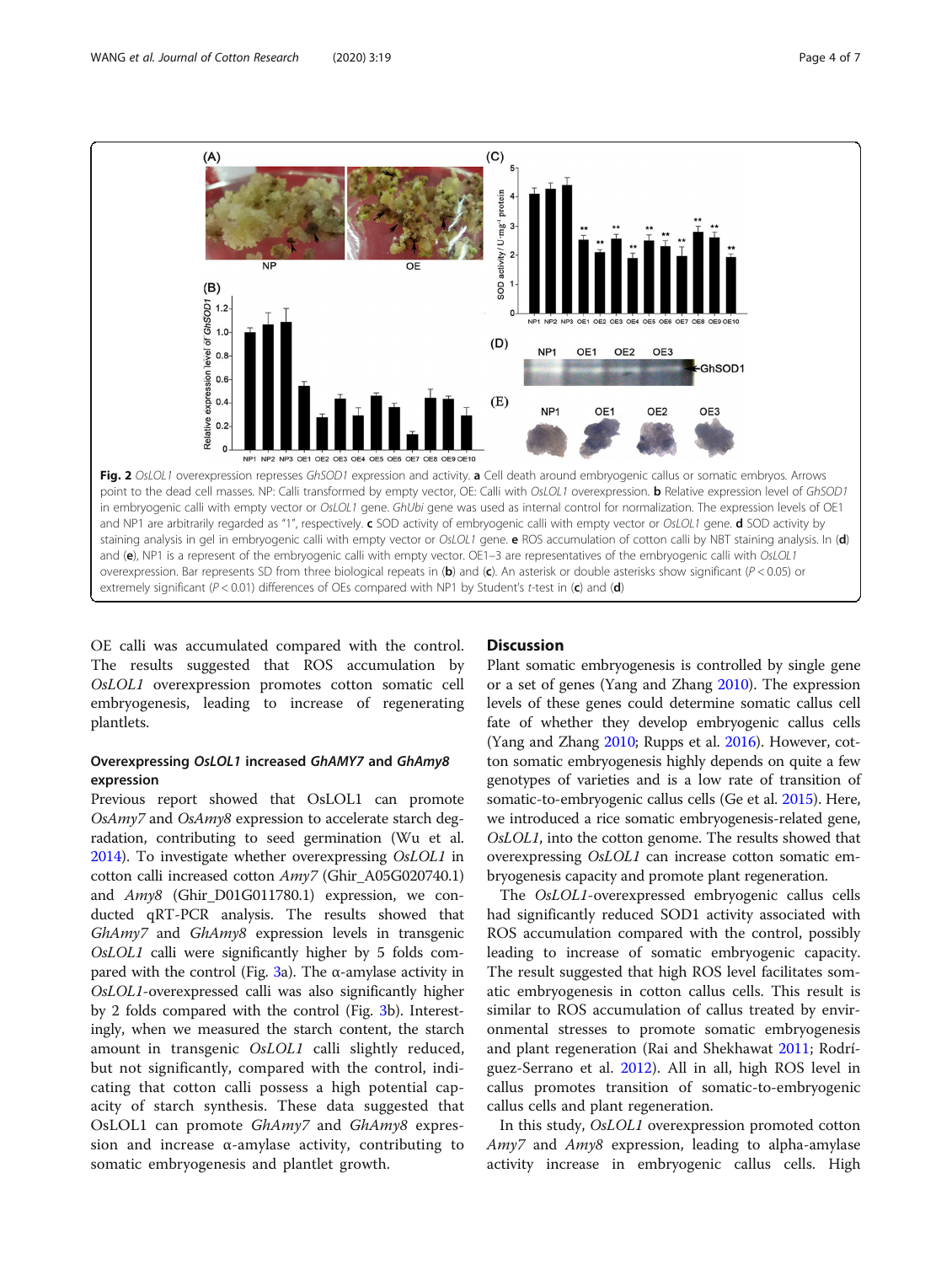<span id="page-4-0"></span>

amylase level could accelerate starch degradation, providing enough energy to callus cells during transition of somatic-to-embryogenic callus cells. Recently, the report showed that amyloplast in callus cells is important in cell totipotency to determine transition of somatic-toembryogenic callus cells (Guo et al. [2019](#page-6-0)). Together, high energy transition and supplying is important in plant somatic embryogenesis and plant regeneration, especially synthesis and degradation of starch.

# Materials and methods

# Plant materials and transformation

The G. hirsutum cv. Jihe 713 were used in this article. The coding sequence (CDS) of OsLOL1 (GenBank accession

number AY525368) from Oryza sativa cv. Nipponbare was amplified and cloned into the pBin438 vector to be driven by CaMV35S promoter. The 35S:OsLOL1 vector and empty vector were used to transform into Jihe 713 by Agribacterium tumefaciens (strain: LBA4404)-mediated transformation according to previous methods (Wu et al. [2011\)](#page-6-0). The gene cloning primers were listed in Table [2](#page-5-0).

# DNA extraction

The cotton genomic DNA was isolated and purified from calli by Plant Genome Extraction Kit (TianGen, Beijing, China) according to the instruction manual. The DNA of samples was diluted into 20 ng⋅ $\mu$ L<sup>-1</sup> for PCR reaction. The PCR primers were listed in Table [2](#page-5-0).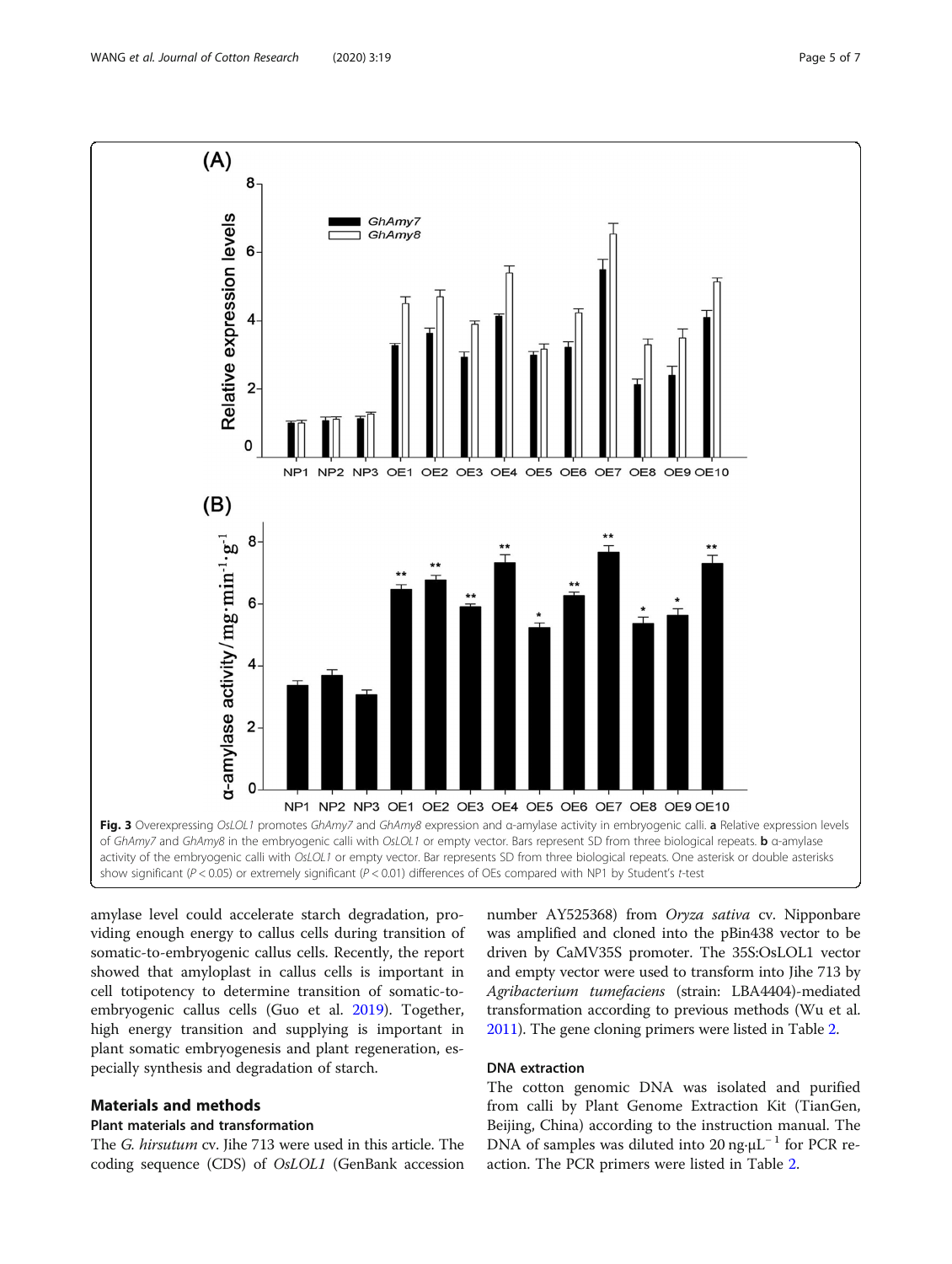<span id="page-5-0"></span>Table 2 The primers used in PCR analysis

| Gene   | Forward primer        | Reverse primer           |
|--------|-----------------------|--------------------------|
| OsLOL1 | atgccggttccccttgctcc  | tcagctgctgggcttctggtc    |
| npt II | gagccatatcaacgggaaac  | gaaaaactcatcgagcatcaaatg |
| GhSOD1 | cctcacttca atcctgctgg | gagaggaatctgtttgtcgac    |
| GhAmy7 | ctatgatcactttgttgattg | ctcatcaattgcggcaacatac   |
| GhAmy8 | gcttatattctaacccatcc  | agcccgaatagtaactgtgcttg  |
| GhUbi  | cccctgggctggtaagatac  | ggtgccattactatcgctactg   |

# qRT-PCR reaction

Total RNA of 100 mg embryogenic calli was extracted using the Plant Total RNA Extraction Kit (Sangon Biotech, Shanghai, China). One microgram of total RNA was performed the reverse-transcription reaction to synthesis first-strand cDNA using TransScript First-Strand cDNA Synthesis kit (TransGen). These cDNA samples were further diluted by 20-fold to subject to analysis. The qRT-PCR was employed to check related genes expression levels in embryogenic calli. For qRT-PCR analysis, the SYBRGreen Real-Time PCR Master Mix (TsingKe, Beijing, China) was employed on the CFX96 TouchTM Real-Time PCR detection systems (Bio-Rad, Foster City, United States). The GhUbi (Gh\_A09G194200.1) gene was used as internal control for normalization. All reactions were performed in three biological repeats with three technical repeats. The primers used are shown in Table 2.

# SOD activity assay

Total protein was extracted from 100 mg frozen sample in 300 μL of SOD extraction buffer according to previous reports with minor modification (Van Camp et al. [1994](#page-6-0)). In brief, the resulting homogenate was centrifuged for 5 min at 18 000  $g$  to obtain crude protein, whose content was quantified using a protein assay kit (Bio-Rad). The SOD activity was measured according to Beauchamp and Fridovich (Beauchamp and Fridovich [1971](#page-6-0)). The same experiment was repeated three times.

Forty micrograms protein was subjected to load in 12% non-denaturing polyacrylamide gel electrophoresis (PAGE) and to run at 180 V for 2 h. The gel was stained to determine SOD activity according to the previous methods (Beauchamp and Fridovich [1971](#page-6-0); Pan and Yau [1992](#page-6-0)).

ROS level is monitored by NBT staining in cotton calli according to the operation procedure of the NBT staining kit (Beyotime Biotechnology, Shanghai, China). In brief, the calli were soaked into the BCIP/NBT solution for 20–40 min under dark condition at 37 °C. The reaction was stopped by  $H_2O$ , and staining calli were washed with  $H_2O$  for 2–3 times. Then, the staining calli were treated with anhydrous alcohol for decolorization and coagulation. Finally, the treated calli were observed under the stereomicroscope and photographed.

# Assay of α-amylase activity

The harvested samples were grinded into powder using liquid nitrogen, which were homogenized in a cold PBST buffer and centrifuged at 15 000 r min<sup>−</sup> <sup>1</sup> for 10 min at 4 °C. To inactivate β-amylase activity, the supematants were heated to 60 °C for 30 min and centrifuged again to obtain the supernatants for assay of a-amylase activity according to the method of Grosselindemann and Graebe [\(1991\)](#page-6-0). Determination of α-amylase activity was measured according to the previous reports (Choi et al. [1996](#page-6-0)) with minor modification. In brief, the 2% (m/v) starch solution was used for the assay. An aliquot of enzyme solution was added to a 1.5-mL tube with 0.2 mL of starch solution, 0.2 mL of 0.1 mol⋅L<sup>-1</sup> sodium acetate buffer (pH 5.3) and 0.2 mL of 10 mmol⋅L<sup>-1</sup> CaC1<sub>2</sub>. The adjusted 1.2 mL total volume solution was reacted at 37 °C for 10 min and was stopped by 0.4 mL of  $K I/I_2$  solution. The absorbance was measured at 620 nm.

## Statistical analysis

Statistical analysis is carried out by two-way ANOVA with Student's *t*-test, and  $P < 0.05$  and  $P < 0.01$  are considered as significant and extremely significant differences, respectively.

#### Acknowledgements

We would like to thank the anonymous reviewers for their valuable comments and helpful suggestions which help to improve the manuscript.

#### Authors' contributions

Wu JH and Luo XL initiated the research and designed the experiments; Wang ZA, Wang P, Xiao JL and Zhang AH performed experiment including genetic transformation and biochemical assays; Hu G and Wang ZA carried out molecular analysis and data statistical analysis. Wu JH wrote the manuscript. All authors contributed in the interpretation of results and approved the final manuscript.

# Funding

This work was funded by the Natural Science Foundation of China (31971905 and 31771848) and the State Key Laboratory of Cotton Biology Open Fund (CB2019B02).

#### Availability of data and materials

The data and materials for supporting the results of this article are included within the article.

#### Ethics approval and consent to participate

Not applicable.

#### Consent for publication

Not applicable.

## Competing interests

The authors declare that they have no competing interests.

#### Author details

<sup>1</sup>Institute of Cotton Research/Shanxi Academy of Agricultural Sciences/Shanxi Agricultural University, Yuncheng 044000, China. <sup>2</sup>State Key Laboratory of Cotton Biology/Institute of Cotton Research, Chinese Academy of Agricultural Sciences, Anyang 455000, China. <sup>3</sup>State Key Laboratory of Plant Genomics/Institute of Microbiology, Chinese Academy of Sciences, Beijing 100101, China.